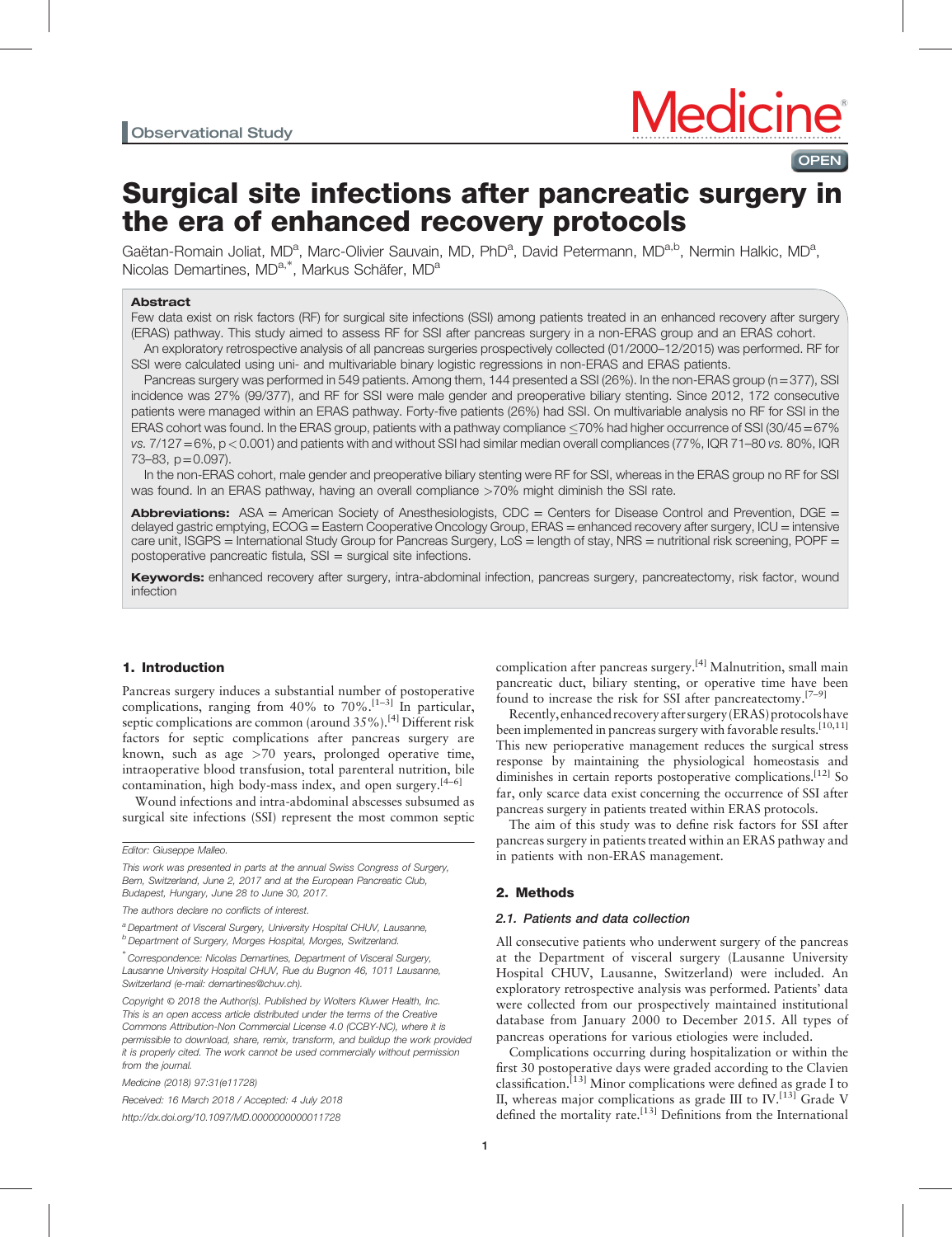Study Group for Pancreas Surgery (ISGPS) were used for postoperative pancreatic fistula (POPF), delayed gastric emptying  $(DGE)$ , and hemorrhage.<sup>[14–16]</sup> SSI was defined according to the Centers for Disease Control and Prevention (CDC).<sup>[\[17\]](#page-5-0)</sup> Superficial (skin and subcutaneous) and deep (fascia and muscle layer) incisional SSI was defined as an infection occurring within 30 days after surgery or during hospitalization with at least one of the following: purulent drainage from the incision, wound dehiscence, and fever or local pain, wound abscess seen on anatomical, histological, or imaging.<sup>[\[17\]](#page-5-0)</sup> Organ/space SSI was defined as infection occurring within 30 days after surgery or during hospitalization and involving a body part deeper than the fascial/muscle layer that was opened or manipulated during the surgical procedure with at least one of the following: purulent drainage from a drain located in an organ/space, microbiological identification of organisms, abscess involving the organ/space seen on anatomical, histological or imaging.<sup>[\[17\]](#page-5-0)</sup> Non-pancreatic fistulas (biliary and enteric postoperative fistulas) were classified into organ/space SSI.

The preoperative general state of a patient was measured according to the American Society of Anesthesiologists (ASA) score<sup>[\[18\]](#page-5-0)</sup> and the Eastern Cooperative Oncology Group (ECOG) performance status.[\[19\]](#page-5-0) Length of stay (LoS) was calculated from operation day until discharge day or patient's in-hospital death. Active smoking was defined preoperatively by direct question to the patients.

## 2.2. ERAS group

ERAS was implemented in October 2012 for all pancreas patients without exclusion.<sup>[\[10\]](#page-5-0)</sup> The institutional ERAS protocol is based on the guidelines of the ERAS Society.[\[11\]](#page-5-0) In particular, for patients with tumors of the pancreatic head and preoperative jaundice, biliary stenting was performed only if the serum bilirubin concentration was  $>250 \mu$ mol/L, in case of cholangitis, delayed surgery and/or if a neoadjuvant treatment was intended. Early postoperative mobilization (out of bed on operation day, walking on postoperative day 1) and oral intake (from postoperative day 1) were encouraged. In the ERAS group, the P-POSSUM score<sup>[\[20\]](#page-5-0)</sup> was calculated and the Nutritional Risk Screening  $(NRS)^{[21]}$  $(NRS)^{[21]}$  $(NRS)^{[21]}$  was used to establish the nutritional state of patients preoperatively. The mean general ERAS compliance was defined as the mean of the sum of all fulfilled ERAS items divided by all ERAS items per patient. In the ERAS cohort, comparison of SSI incidences was performed in patients with median overall compliance  $\langle 70\% \rangle$  and  $>70\%$  (threshold based on our previous report of compliance in ERAS pancreas).<sup>[\[10\]](#page-5-0)</sup> Uni- and multivariable analyses of risk factors for SSI were performed including the same variables as in the non-ERAS group. Potential risk factors in both groups included patient demographics, patient characteristics, intraoperative details, intensive care unit (ICU) stay, malignant etiology, and POPF based on previous literature and possible association with SSI.

## 2.3. Statistical analysis

For continuous variables, a Mann-Whitney U test or student t test was used depending on the normality of the distribution and homogeneity of the variances. Uni- and multivariable analyses were performed using binary logistic regressions. Multivariable analysis was performed on items that showed a  $P < 0.1$  in univariable binary logistic regression analysis. All statistical analyses were performed using GraphPad Prism 5.0 (GraphPad Software Inc., San Diego, CA) for Mac OS X and SPSS 22 for Mac OS X (IBM, Armonk, NY). This study was approved by the local ethics committee and respects the Declaration of Helsinki.

## 3. Results

#### 3.1. Included patients

There were 549 patients who underwent pancreatic surgery during the study period. Among these patients, 144 (26%) presented a SSI. Incisional SSI (wound infections) were observed in 70 patients and organ/space SSI (intra-abdominal abscess) in 50 patients. Twenty-four patients had a concomitant incisional and organ/space SSI.

Among the 549 patients, 172 followed an ERAS pathway, and 377 had standard pre-ERAS care (non-ERAS group). Characteristics of the patients are presented in Table 1. There were more men in the non-ERAS group compared to the ERAS group (60% vs  $48\%, P=0.012$ ). Active smokers, diabetic patients, and ECOG status  $\geq 2$  were also more frequent in the non-ERAS group. Otherwise, all other parameters were similar between both groups.

#### 3.2. Perioperative outcomes (ERAS vs non-ERAS)

The perioperative outcomes of ERAS and non-ERAS patients are summarized in [Table 2.](#page-2-0) There were more laparotomies (95% vs 85%, P<.001) in the non-ERAS group, and more patients in the non-ERAS group needed a stay in the ICU (36% vs 19%,  $P < .001$ ). Postoperative complications and LoS were similar between the 2 groups. Of note, postoperative pulmonary and cardiac complications were similar in the non-ERAS and ERAS groups, respectively (60/377 vs 24/172, p=0.554 and 21/377 vs 11/172,  $P = .702$ ). In the non-ERAS group, 99 patients (27%) had a SSI (50 incisional SSI, 30 organ/space SSI, and 19 both incisional and organ/space SSI). In the ERAS group, 45 patients (26%) presented a SSI (20 incisional SSI, 20 organ/space SSI, and 5 both incisional and organ/space SSI). In the entire cohort, the only independent risk factor for SSI was preoperative biliary

#### Table 1

Preoperative characteristics of included patients.

|                               | <b>ERAS patients</b><br>$n = 172$ | <b>Non-ERAS patients</b><br>$n = 377$ | Ρî      |
|-------------------------------|-----------------------------------|---------------------------------------|---------|
| $\ast$<br>Age, y              | $67(57 - 74)$                     | 65 (54-74)                            | $.301*$ |
| Men                           | 83 (48%)                          | 226 (60%)                             | .012    |
| BMI, kg/m <sup>2*</sup>       | 24 (22-27)                        | $24(21-27)$                           | .474    |
| Active smokers                | 54 (31%)                          | 160 (42%)                             | .014    |
| Preoperative jaundice         | 60 (35%)                          | 158 (42%)                             | .076    |
| Preoperative biliary stenting | 53 (31%)                          | 138 (37%)                             | .209    |
| ECOG status $\geq$ 2          | 6(4%)                             | 37 (10%)                              | .009    |
| ASA score                     |                                   |                                       | .184    |
| 1/2                           | $9(5\%)/111(65\%)$                | 26 (7%)/244 (65%)                     |         |
| 3/4                           | 52 (30%)/0                        | 99 (26%)/8 (2%)                       |         |
| <b>Diabetes</b>               | 20 (12%)                          | 75 (20%)                              | .021    |
| Hypertension                  | 51 (30%)                          | 129 (34%)                             | .327    |
| Hypercholesterolemia          | 26 (15%)                          | 65 (17%)                              | .621    |
| Neoadjuvant treatment         | 7(4%)                             | 5(1%)                                 | .060    |

Values are numbers plus percentages in parentheses unless indicated otherwise.

∗ Values are medians (interquartile range).

 $\dagger$   $\chi^2$  test, except.

 $*$  Mann–Whitney U test. Significant P-values appear in bold.

ASA=American Society of Anesthesiologists, BMI=body mass index, ECOG=Eastern Cooperative Oncology Group, ERAS = enhanced recovery after surgery.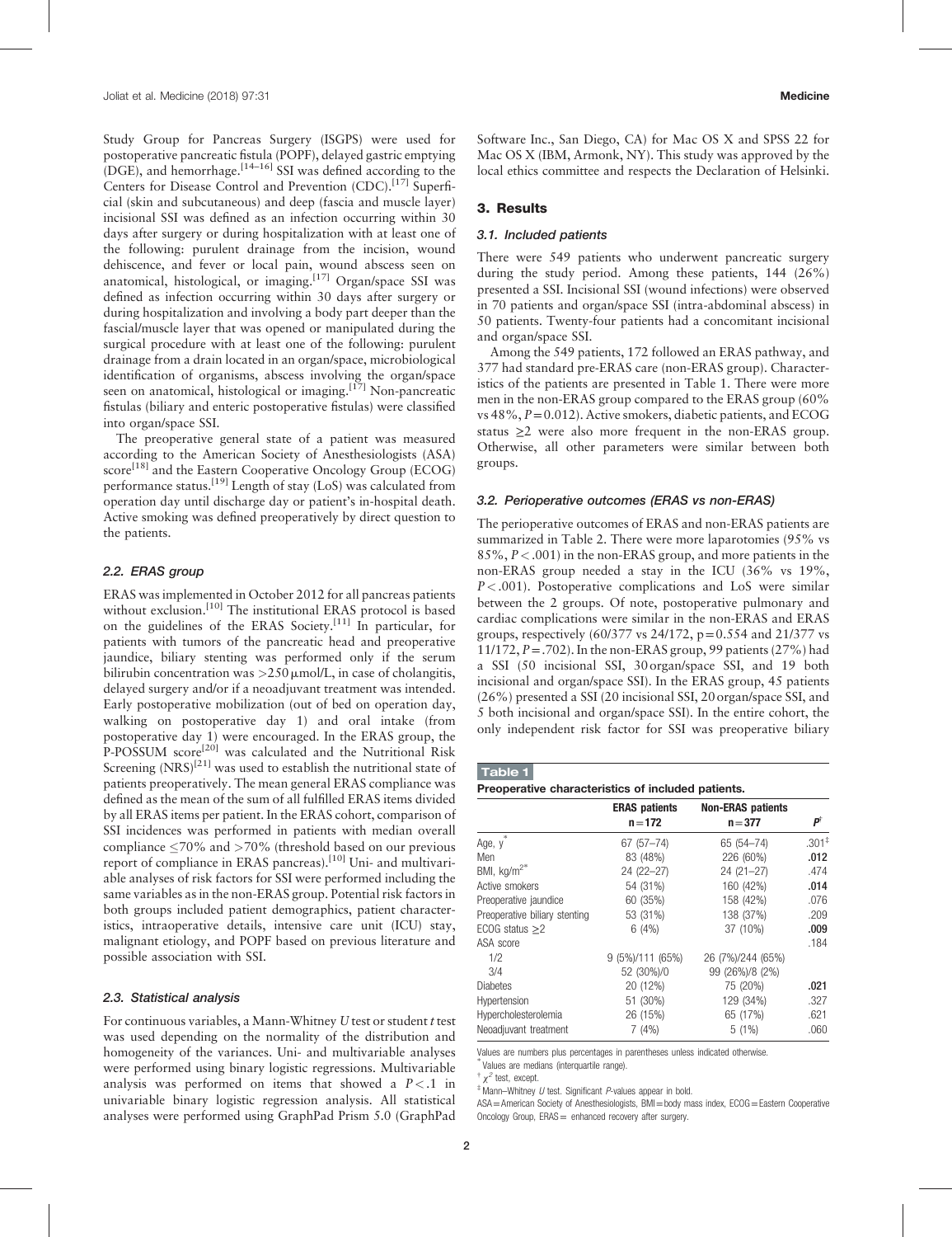<span id="page-2-0"></span>Table 2

Intraoperative and postoperative outcomes of included patients.

|                                     | <b>ERAS</b> patients | <b>Non-ERAS patients</b> |                      |
|-------------------------------------|----------------------|--------------------------|----------------------|
|                                     | $n = 172$            | $n = 377$                | р‡                   |
| Laparotomy/laparoscopy              | 147 (85%)/25 (15%)   | 358 (95%)/19 (5%)        | < 0.001              |
| Whipple/DP/others                   | 116 (67%)/ 38        | 254 (67%)/ 80            | .934                 |
|                                     | (22%)/18 (11%)       | (21%)/43 (12%)           |                      |
| Operative time, min <sup>®</sup>    | 304 (255-353)        | 315 (240-394)            | $.201^{\frac{5}{3}}$ |
| Pancreatic anastomosis <sup>†</sup> | 118 (69%)            | 261 (69%)                | .921                 |
| Vascular resection                  | 26 (15%)             | 57 (15%)                 | $\mathbf{1}$         |
| Blood loss, mL <sup>*</sup>         | 400 (200-713)        | 400 (200-875)            | $.262^{\frac{5}{3}}$ |
| Intensive care unit stay            | 33 (19%)             | 134 (36%)                | < 0.001              |
| Diagnosis                           |                      |                          | .155                 |
| Malignant                           | 115 (67%)            | 227 (60%)                |                      |
| Benign                              | 57 (33%)             | 150 (40%)                |                      |
| Length of stay, d <sup>*</sup>      | 14 (10-24)           | $16(11 - 26)$            | .197 <sup>§</sup>    |
| Surgical site infections            | 45 (26%)             | 99 (27%)                 | 1                    |
| Morbidity rate                      | 113 (66%)            | 227 (60%)                | .256                 |
| Clavien I-II                        | 44 (26%)             | 114 (30%)                |                      |
| Clavien III-IV                      | 69 (40%)             | 113 (30%)                |                      |
| Mortality (Clavien V)               | 5(3%)                | 15 (4%)                  | .630                 |
| Reoperation                         | 30 (17%)             | 63 (17%)                 | .832                 |

Values are numbers plus percentages in parentheses unless indicated otherwise.

∗ Values are median (interquartile range). DP; others included total pancreatectomy, central pancreatectomy, Beger operation, or enucleation.

† Pancreaticogastric or pancreaticojejunal anastomosis after Whipple and Beger operations.

 $*$   $\chi^2$  test except.

 $$$ Mann–Whitney U test. Significant P-values appear in bold.

DP = distal pancreatectomy, ERAS = enhanced recovery after surgery.

stenting (multivariate analysis, hazard ratio, HR: 1.9 [1.4–2.3],  $P = .031$ ).

#### 3.3. Complications and length of stay associated with SSI

The overall morbidity rate, that is, minor and major complications, was 66% for the entire cohort (ERAS and

#### Table 3

Postoperative complications in the entire cohort (ERAS and non-ERAS) among patients with and without SSI.

|                    | <b>Patients without</b><br>SSI $n = 405$ | <b>Patients with</b><br>SSI $n = 144$ | $\boldsymbol{p}^*$ |
|--------------------|------------------------------------------|---------------------------------------|--------------------|
| Complication rate  | 216 (53%)                                | 144 (100%)                            | NA.                |
| Minor complication | 105 (26%)                                | 54 (38%)                              | .007               |
| Major complication | 94 (23%)                                 | 87 (60%)                              | < .001             |
| Mortality          | 17(4%)                                   | $3(2\%)$                              | .308               |
| Reoperation        | 46 (11%)                                 | 47 (33%)                              | < 0.001            |
| <b>POPF</b>        | 63 (16%)                                 | 46 (32%)                              | < 0.001            |
| Grade A            | 29 (8%)                                  | 25 (17%)                              |                    |
| Grade B            | 21(5%)                                   | 16 (12%)                              |                    |
| Grade C            | 13 (3%)                                  | 5(3%)                                 |                    |
| DGE                | 71 (18%)                                 | 48 (33%)                              | < 0.001            |
| Grade A            | 29 (7%)                                  | 12 (8%)                               |                    |
| Grade B            | 24 (6%)                                  | 14 (10%)                              |                    |
| Grade C            | 18 (5%)                                  | 22 (15%)                              |                    |
| Hemorrhage         | 63 (16%)                                 | 50 (35%)                              | < 0.001            |
| Grade A            | 30(7%)                                   | 22 (15%)                              |                    |
| Grade B            | 25 (6%)                                  | 25 (17%)                              |                    |
| Grade C            | 5(3%)                                    | 3(3%)                                 |                    |

Values are numbers plus percentages in parentheses unless indicated otherwise. ∗

 $x^2$  test. Significant P-values appear in bold.

 $DGE$  = delayed gastric emptying,  $ERAS$  = enhanced recovery after surgery,  $NA$  = not applicable,  $POPF = postoperative$  pancreatic fistula,  $SSI = surgical$  site infections.

## Table 4

Postoperative complications in the non-ERAS cohort ( $n=377$ ) among patients with and without SSI.

|                    | <b>Patients without</b><br>SSI $n = 278$ | <b>Patients with</b><br>SSI $n = 99$ | $\pmb{p}^*$ |
|--------------------|------------------------------------------|--------------------------------------|-------------|
| Complication rate  | 143 (51%)                                | 99 (100%)                            | <b>NA</b>   |
| Minor complication | 70 (25%)                                 | 42 (42%)                             | .001        |
| Major complication | 58 (21%)                                 | 43 (43%)                             | .001        |
| Mortality          | 15(5%)                                   | 14 (14%)                             | .005        |
| Reoperation        | 30 (11%)                                 | 33 (33%)                             | < 0.001     |
| P <sub>O</sub> PF  | 40 (14%)                                 | 29 (29%)                             | < 0.001     |
| Grade A            | 8(3%)                                    | 15 (15%)                             |             |
| Grade B            | 20 (7%)                                  | $9(9\%)$                             |             |
| Grade C            | 12 (4%)                                  | 5(5%)                                |             |
| <b>DGE</b>         | 47 (17%)                                 | 26 (26%)                             | .043        |
| Grade A            | 14 (5%)                                  | 6(6%)                                |             |
| Grade B            | 24 (9%)                                  | 11 (11%)                             |             |
| Grade C            | 9(3%)                                    | $9(9\%)$                             |             |
| Hemorrhage         | 45 (16%)                                 | 39 (39%)                             | $-.001$     |
| Grade A            | 24 (9%)                                  | $2(2\%)$                             |             |
| Grade B            | $4(1\%)$                                 | 18 (18%)                             |             |
| Grade C            | 17 (6%)                                  | 19 (19%)                             |             |

Values are numbers plus percentages in parentheses unless indicated otherwise. POPF, postoperative pancreatic fistula.

 $x^2$  test. Significant P-values appear in bold.

DGE=delayed gastric emptying, ERAS= enhanced recovery after surgery, NA=not applicable,  $POPF = postoperative$  pancreatic fistula,  $SSI = surgical site$  infections

non-ERAS). The mortality rate (grade V) was 3.6%. There were more minor and major complications in the SSI group compared to the group without SSI (38% vs  $26\%, P = .007$ and 60% vs  $23\%$ ,  $P < .001$ ), whereas the mortality rate was similar in both groups. The SSI group had higher rates of reoperations, POPF, DGE, and hemorrhages. Table 3 summarizes the postoperative complications in patients with and without SSI. Median LoS was longer in case of SSI (25 vs 13 days,  $P < .001$ ).

In the non-ERAS cohort (n=377), postoperative complications in patients with and without SSI are shown in Table 4. SSI was associated with higher minor and major complications, mortality, reoperations, POPF, DGE, and hemorrhages.

In the ERAS cohort  $(n=172)$ , postoperative complications in patients with and without SSI are summarized in [Table 5](#page-3-0). SSI patients had more major complications, reoperations, POPF, DGE, and hemorrhages.

## 3.4. Uni- and multivariable analyses of risk factors for SSI in the non-ERAS group

In the non-ERAS group, male gender and preoperative biliary stenting were significant risk factors for SSI on multivariable analysis. Results of the uni- and multivariable analyses are shown in [Table 6](#page-3-0).

## 3.5. Uni- and multivariable analyses of risk factors for SSI in the ERAS group

Two elements were significant on univariable analysis: preoperative biliary stenting and pancreatic anastomosis (pancreaticogastric or pancreaticojejunal anastomoses). On multivariable analysis, no element was significant for risk factor for SSI. The detailed results are summarized in [Table 7.](#page-3-0)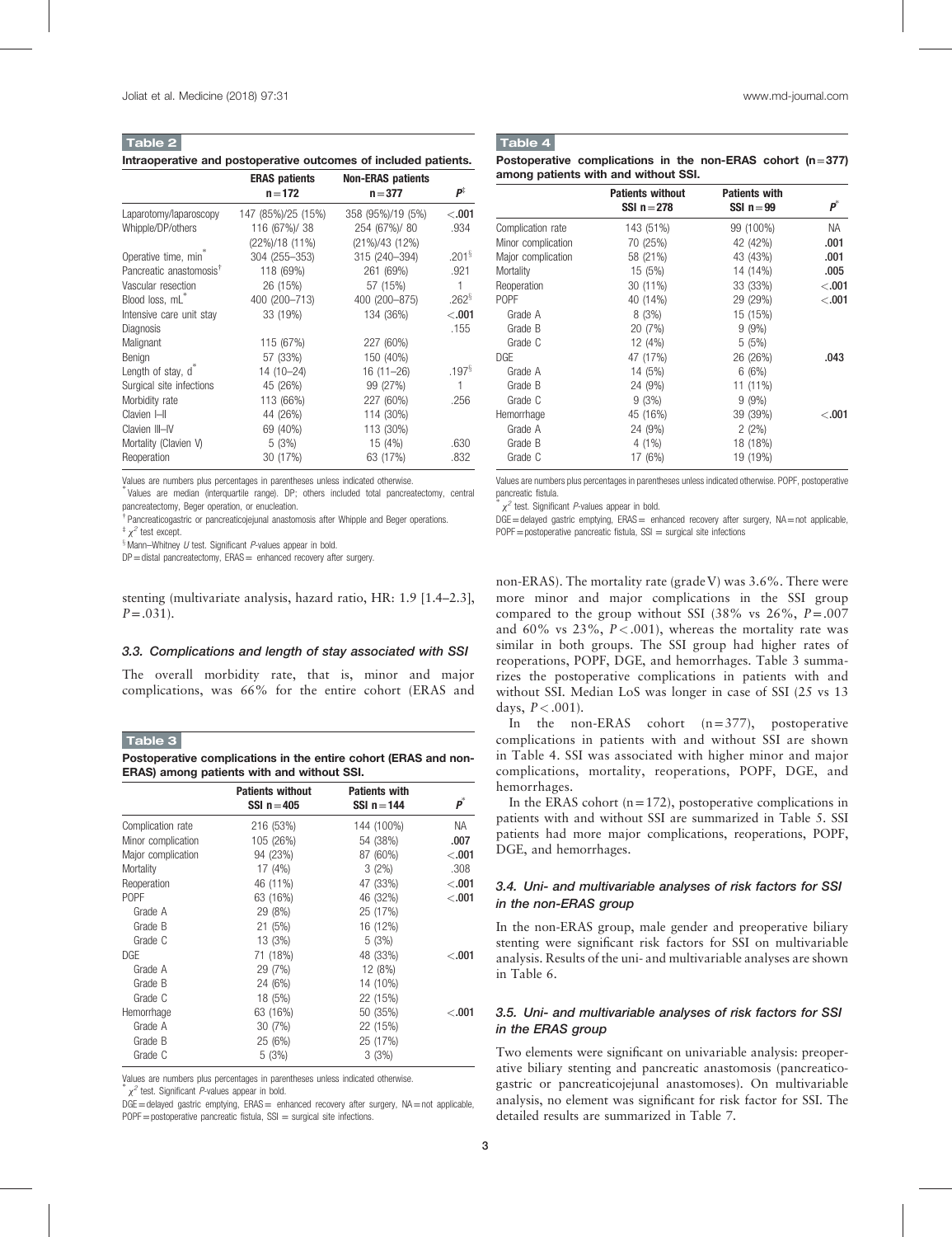#### <span id="page-3-0"></span>Table 5

#### Postoperative complications in the ERAS cohort ( $n=172$ ) among patients with and without SSI.

|                    | <b>Patients without</b><br>SSI $n = 127$ | <b>Patients with</b><br>SSI $n = 45$ | $\boldsymbol{p}^*$ |
|--------------------|------------------------------------------|--------------------------------------|--------------------|
| Complication rate  | 77 (61%)                                 | 45 (100%)                            | NА                 |
| Minor complication | 35 (28%)                                 | 11 (24%)                             | .804               |
| Major complication | 40 (31%)                                 | 31 (69%)                             | < 0.001            |
| Mortality          | $2(2\%)$                                 | 3(7%)                                | .064               |
| Reoperation        | 16 (13%)                                 | 19 (42%)                             | < 0.001            |
| <b>POPF</b>        | 27 (21%)                                 | 22 (49%)                             | < 0.001            |
| Grade A            | 17 (14%)                                 | 12 (27%)                             |                    |
| Grade B            | 6(4%)                                    | $5(11\%)$                            |                    |
| Grade C            | 4(3%)                                    | $5(11\%)$                            |                    |
| DGE                | 28 (22%)                                 | 26 (58%)                             | < 0.001            |
| Grade A            | 17 (14%)                                 | 7(16%)                               |                    |
| Grade B            | $3(2\%)$                                 | 4(9%)                                |                    |
| Grade C            | 8(6%)                                    | 15 (33%)                             |                    |
| Hemorrhage         | 22 (17%)                                 | 14 (31%)                             | .028               |
| Grade A            | 9(7%)                                    | 3(7%)                                |                    |
| Grade B            | 8(6%)                                    | 7(16%)                               |                    |
| Grade C            | 5(4%)                                    | 4(8%)                                |                    |

Values are numbers plus percentages in parentheses unless indicated otherwise.

∗  $\chi^2$  test. Significant *P*-values appear in bold.

 $DGE$  = delayed gastric emptying,  $ERAS$  = enhanced recovery after surgery,  $NA$  = not applicable,  $POPF = postoperative$  pancreatic fistula,  $SSI = surgical$  site infections

#### 3.6. Compliance and SSI in the ERAS group

Median overall compliance to the ERAS protocol was 80% (interquartile range, IQR: 73–83) in the ERAS group. In addition, median overall compliances to the ERAS pathway were similar between patients with SSI and without SSI (77%, IQR: 71–80 vs 80%, IQR: 73–83,  $P = .097$ ). A compliance to the ERAS

#### Table 6

Uni- and multivariable binary logistic regressions for risk factor for surgical site infection after pancreatectomy in the non-ERAS cohort ( $n=377$ ).

|                               | Univariable HR    | РŤ   | <b>Multivariable HR</b> | pÌ    |
|-------------------------------|-------------------|------|-------------------------|-------|
| Age, $>70$ y                  | $1.2(0.7-1.9)$    | .553 |                         |       |
| Gender (men)                  | $1.8(1.1 - 3.0)$  | .014 | $2.2(1.1-4.5)$          | 0.035 |
| BMI, $>$ 25 kg/m <sup>2</sup> | $0.8(0.5-1.3)$    | .311 |                         |       |
| Active smokers                | $1.0(0.6-1.6)$    | .879 |                         |       |
| Preoperative jaundice         | $0.7(0.5-1.2)$    | .201 |                         |       |
| Preoperative biliary stenting | $1.9(1.2 - 3.0)$  | .009 | $2.5(1.2-5.4)$          | 0.018 |
| ECOG status $\geq$ 2          | $2.0(0.9-4.5)$    | .107 |                         |       |
| ASA score $>2$                | $1.0(0.6-1.7)$    | .940 |                         |       |
| <b>Diabetes</b>               | $0.9(0.5-1.6)$    | .819 |                         |       |
| Hypertension                  | $0.8(0.5-1.3)$    | .303 |                         |       |
| <b>Hypercholesterolemia</b>   | $1.1 (0.6 - 2.1)$ | .680 |                         |       |
| Laparotomy                    | $6.8(0.9 - 51.6)$ | .065 | $2.5(0.2 - 26.2)$       | 0.443 |
| Operative time, $>300$ min    | $2.2(1.2 - 4.0)$  | .011 | $1.4(0.6-3.4)$          | 0.437 |
| Pancreatic anastomosis        | $2.0(1.2 - 3.6)$  | .013 | $0.9(0.3 - 2.4)$        | 0.849 |
| Vascular resection            | $2.0(1.1 - 3.6)$  | .021 | $1.3(0.6-2.9)$          | 0.533 |
| Blood loss, $>500$ mL         | $1.8(1.1 - 2.9)$  | .028 | $1.4(0.7-2.9)$          | 0.371 |
| Intensive care unit stay      | $0.7(0.4-1.1)$    | .119 |                         |       |
| P <sub>O</sub> PF             | $1.5(0.8-3.2)$    | .184 |                         |       |
| Malignancy                    | $0.9(0.6-1.4)$    | .636 |                         |       |

Values are hazard ratios plus 95% confidence intervals in parentheses.

Pancreaticogastric or pancreaticojejunal anastomosis after Whipple and Beger operations.

<sup>†</sup> Binary logistic regression. Significant P-values appear in bold.

ASA=American Society of Anesthesiologists, BMI=body-mass index, ECOG=Eastern Cooperative Oncology Group, HR = hazard ratio, POPF = postoperative pancreatic fistula.

## Table 7

| Uni- and multivariable binary logistic regressions for risk factor for |
|------------------------------------------------------------------------|
| surgical site infection in the ERAS cohort ( $n = 172$ ).              |

|                                     | <b>Univariable HR</b> | $P^{\dagger}$ | <b>Multivariable HR</b> | рŤ   |
|-------------------------------------|-----------------------|---------------|-------------------------|------|
| Age, >70 v                          | $1.1(0.5-2.3)$        | .840          |                         |      |
| Gender (men)                        | $0.7(0.4-1.5)$        | .380          |                         |      |
| BMI, >25 kg/m <sup>2</sup>          | $0.7(0.3-1.4)$        | .294          |                         |      |
| Active smokers                      | $2.2(1.0-5.1)$        | .057          | $1.1(0.4-3.2)$          | .884 |
| Preoperative jaundice               | $2.1(1.0-4.5)$        | .053          | $1.3(0.4 - 4.5)$        | .650 |
| Preoperative biliary stenting       | $2.2(1.0-4.7)$        | .041          | $1.8(0.5 - 5.8)$        | .360 |
| ECOG status $\geq$ 2                | $4.3(0.7-27.7)$       | .115          |                         |      |
| ASA score $>$ 2                     | $0.5(0.2 - 1.1)$      | .075          | $0.8(0.3 - 2.0)$        | .627 |
| <b>Diabetes</b>                     | $0.6(0.2-1.5)$        | .270          |                         |      |
| Hypertension                        | $0.7(0.3-1.6)$        | .448          |                         |      |
| Hypercholesterolemia                | $0.9(0.4 - 2.4)$      | .883          |                         |      |
| Laparotomy                          | $4.7(0.6-37)$         | .141          |                         |      |
| Operative time, >300 min            | $0.6(0.3-1.2)$        | .143          |                         |      |
| Pancreatic anastomosis <sup>®</sup> | 17.9 (2.4–134.8)      | .005          | $1.6(0.5-3.4)$          | .124 |
| Vascular resection                  | $1.2(0.4-3.1)$        | .753          |                         |      |
| Blood loss, >500 mL                 | $0.6(0.3-1.4)$        | .272          |                         |      |
| Intensive care unit stay            | $0.8(0.3-1.8)$        | .516          |                         |      |
| POPF                                | $2.1(0.6-4.2)$        | .216          |                         |      |
| Malignancy                          | $0.9(0.4-2.0)$        | .833          |                         |      |
|                                     |                       |               |                         |      |

Values are hazard ratios plus 95% confidence intervals in parentheses.

Pancreaticogastric or pancreaticojejunal anastomosis after Whipple and Beger operations. † Binary logistic regression. Significant P-values appear in bold.

ASA=American Society of Anesthesiologists, BMI=body-mass index, ECOG=Eastern Cooperative Oncology Group, HR = hazard ratio, POPF = postoperative pancreatic fistula.

 $protocol < 70\%$  in the ERAS group was associated with higher occurrence of SSI  $(30/45=67\% \text{ vs } 7/127=6\%, P < .001)$ .

## 3.7. Immunonutrition and postoperative oral supplement nutrition

In the ERAS group, 101 out of 172 patients (59%) received preoperative immunonutrition. On postoperative day (POD) 1, 62/172 patients (36%) had oral supplement nutrition. On POD 2 and POD 3, 58/172 patients (34%) and 69/172 patients (40%) received oral supplement nutrition, respectively.

#### 4. Discussion

In this series, the overall incidence of SSI following pancreatic surgery was 26%, and of note, there was no difference between non-ERAS (27%) and ERAS patients (26%). Preoperative biliary stenting and male gender were significant risk factors for SSI in the non-ERAS group, whereas in the ERAS group no significant risk factor was found on multivariable analysis. A lower ERAS pathway compliance rate was found to be associated with a higher SSI rate.

Both, preoperative biliary obstruction and its endoscopic treatment by stent insertion carry an increased infectious risk.[7,22,23] It has been shown that endoscopic biliary interventions increase the risk for postoperative complications, in particular cholangitis and POPF.<sup>[24,25]</sup> Therefore, preoperative biliary stenting should only be performed in selected patients, such as jaundiced patients necessitating neoadjuvant chemotherapy or when biliary sepsis precludes the operation.[\[7\]](#page-5-0) The ERAS guidelines for pancreaticoduodenectomy recommend a preoperative biliary drainage only in patients with serum bilirubin concentrations >250  $\mu$ mol/L.<sup>[\[11\]](#page-5-0)</sup> Gavazzi et al<sup>[\[7\]](#page-5-0)</sup> suggested that in preoperatively stented patients antibiotic prophylaxis before incision with anti-enterococcal activity should be used, whereas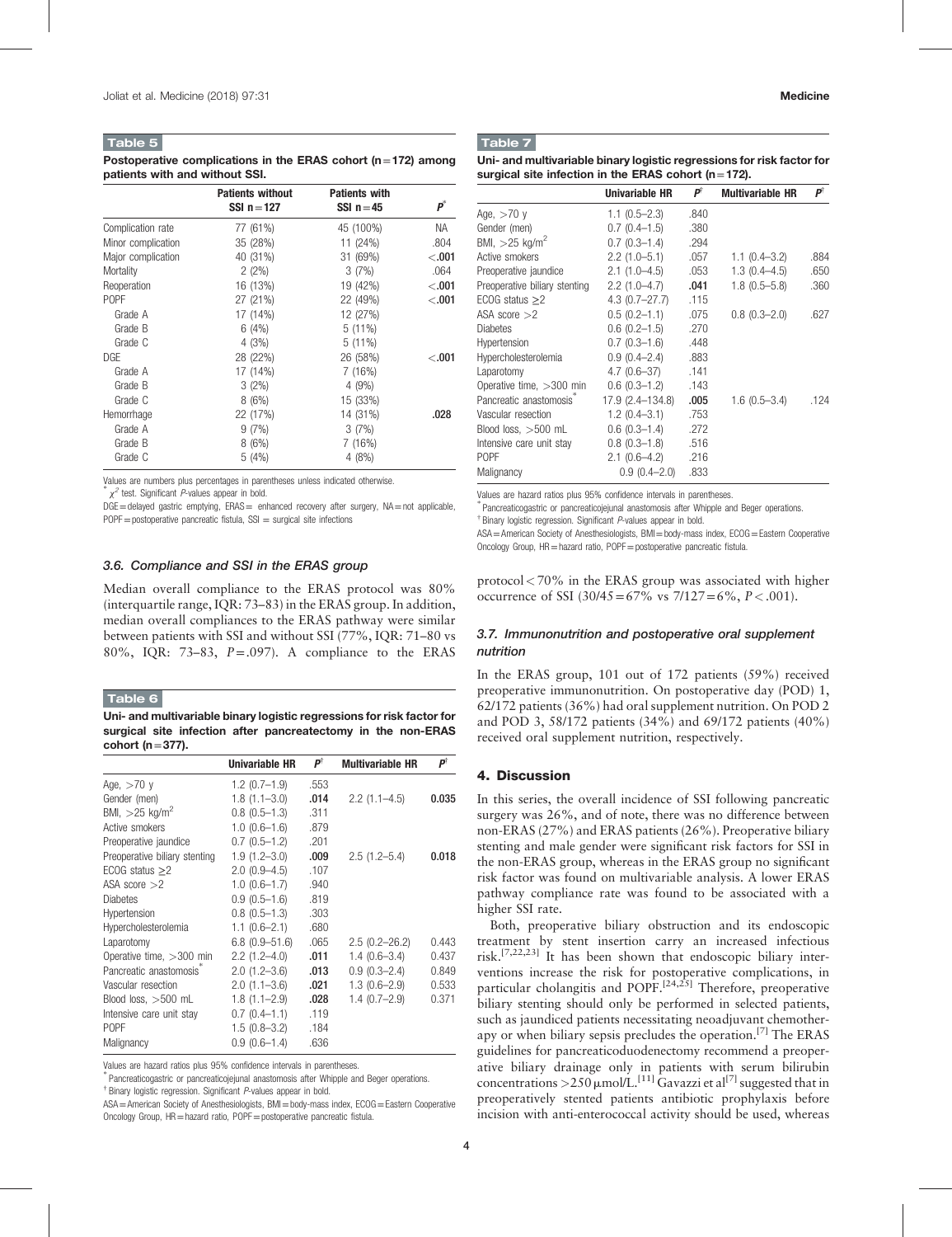Sudo et  $al^{[26]}$  $al^{[26]}$  $al^{[26]}$  recommended to perform bile cultures to adjust the antibiotic prophylaxis according to the culture results in patients who had preoperative biliary drainage. Male gender has also been described as a risk factor for infectious complications after pancreaticoduodenectomy by Okano et al.<sup>[\[4\]](#page-5-0)</sup> The exact mechanism is not known but men might react differently to the stress induced by surgery. Surgical stress response is indeed influenced by a quantity of variables. The operative duration, a tumoral inflammatory state with the presence of inflammatory cytokines, as well as the nutritional status, and the use of laparoscopy play a role.<sup>[\[27\]](#page-5-0)</sup>

This study also showed that the risk factors for SSI after pancreas surgery were different in the ERAS and non-ERAS groups. Comparing the same items in the ERAS and non-ERAS cohorts on uni- and multivariable analyses, all studied elements were not significant risk factors for SSI in the ERAS group. The clinical impact of this finding might be that ERAS put all patients (even patients with previously known risk factors such as male gender and preoperative biliary stenting) at the same risk for SSI. This could be explained by the fact that ERAS diminishes the surgical stress response and improves the recovery by maintaining the physiological homeostasis.[\[28\]](#page-5-0) Early mobilization and nutrition can also play a role in this change. It is also important to mention that demographic characteristics and comorbidities of the patients, such as gender, smoking, diabetes, and performance status were not evenly distributed in both groups. This temporal evolution could also be an explanation for the changes found in risk factors for SSI. Moreover, the smaller number of patients in the ERAS group might also have played a role in the results.

The nutritional status is a well-known risk factor for wound problems in surgery in general.<sup>[\[22\]](#page-5-0)</sup> Regarding pancreas surgery, Kanda et al<sup>[\[29\]](#page-5-0)</sup> showed that the nutritional status was associated with survival and postoperative complications. In the ERAS group, the nutritional status was not associated with SSI. In the present ERAS cohort, patients with cancer and malnourished patients (NRS >3) received preoperative supplemental nutrition for 7 days, which could explain the fact that the nutritional status was not correlated with SSI.

A high level of compliance to the ERAS pathway was associated with less SSI than a low compliance level. Moreover, median overall compliances were similar between the SSI group and the group without SSI, suggesting that occurrence of SSI does not impair the ERAS compliance. This highlights the importance of applying all ERAS items, and that it is not a single element that is more important than another, but really the powerful association of all of them. A low compliance to ERAS pathways has already been shown to be related to higher postoperative complication rates, especially in colorectal surgery, $^{[30,31]}$  but also in pancreatic surgery.<sup>[28]</sup> Based on this finding, it is therefore important to try to achieve the best possible compliance for every single patient in order to improve the postoperative outcomes. In addition, the fact that ERAS and non-ERAS patients had in this cohort similar postoperative complications and LoS can be partly explained by a decline in compliance to the ERAS pathway in 2015 (data not shown). This decrease in compliance can be an explanation for the absence of complication and LoS difference compared to the recent published literature on ERAS in pancreas surgery.

LoS was prolonged for patients with SSI compared to patients without SSI. As SSI is one of the most common complications after pancreas surgery, $[4]$  it impacts considerably on hospital costs.[\[32\]](#page-5-0) Prevention of SSI should therefore be undertaken to improve patient recovery and to reduce hospital stay and its related additional costs.<sup>[\[32\]](#page-5-0)</sup>

This study has several limitations that need to be mentioned. This was a retrospective study inducing possible collection biases. Moreover, this study covered a 15-year period where treatment trends have changed. Of note, patients operated between 2000 and 2009 had similar pre-, intra-, and postoperative data as patients operated between 2010 and 2015. Risk factors in the ERAS group could also have been influenced by a temporal trend, and not only by implementation of an ERAS pathway. The number of patients in the ERAS group (twice less as the pre-ERAS cohort) could also have influenced the risk factor analysis, considering the number of variables included in the multivariable analysis. Finally, nutritional status (NRS) was not available for the non-ERAS group precluding a comparison between non-ERAS and ERAS patients. Despite these limitations, this article is original as it is one of the first studies assessing risk factors for SSI within an ERAS protocol for pancreas surgery.

In conclusion, preoperative biliary stenting and male gender were the most relevant risk factors to develop SSI after pancreas surgery in a non-ERAS cohort. In the ERAS group, no significant perioperative risk factors for SSI were found. Moreover, in the present cohort of ERAS patients, obtaining a high overall ERAS pathway compliance rate was associated with a lower SSI rate.

#### Acknowledgments

The authors would like to thank Valérie Addor for the collection of the ERAS data.

#### Author contributions

GRJ contributed in the design of the study, acquisition and analysis of the data, draft of the manuscript, final approval of the article version to be published, and agreement to be accountable for all aspects of the work. MOS, DP, NH, ND, and MS contributed in the analysis of the data, critical revision of the manuscript, final approval of the article version to be published, and agreement to be accountable for all aspects of the work.

Conceptualization: Gaëtan-Romain Joliat, Marc-Olivier Sauvain, Nermin Halkic, Markus Schäfer.

- Study Design: Markus Schäfer.
- Data curation: Gaëtan-Romain Joliat, David Petermann.
- Formal analysis: Gaëtan-Romain Joliat, Markus Schäfer.
- Methodology: Gaëtan-Romain Joliat, Marc-Olivier Sauvain, David Petermann, Nermin Halkic, Nicolas Demartines, Markus Schäfer.
- Project administration: Gaëtan-Romain Joliat.
- Supervision: Nermin Halkic, Nicolas Demartines, Markus Schäfer.
- Validation: Marc-Olivier Sauvain, David Petermann, Nermin Halkic, Nicolas Demartines, Markus Schäfer.
- Writing original draft: Gaëtan-Romain Joliat.
- Writing review & editing: Gaëtan-Romain Joliat, Marc-Olivier Sauvain, David Petermann, Nermin Halkic, Nicolas Demartines, Markus Schäfer.

#### **References**

- [1] Winter JM, Cameron JL, Campbell KA, et al. 1423 pancreaticoduodenectomies for pancreatic cancer: a single-institution experience. J Gastrointest Surg 2006;10:1199–210.
- [2] Vin Y, Sima CS, Getrajdman GI, et al. Management and outcomes of postpancreatectomy fistula, leak, and abscess: results of 908 patients resected at a single institution between 2000 and 2005. J Am Coll Surg 2008;207:490–8.